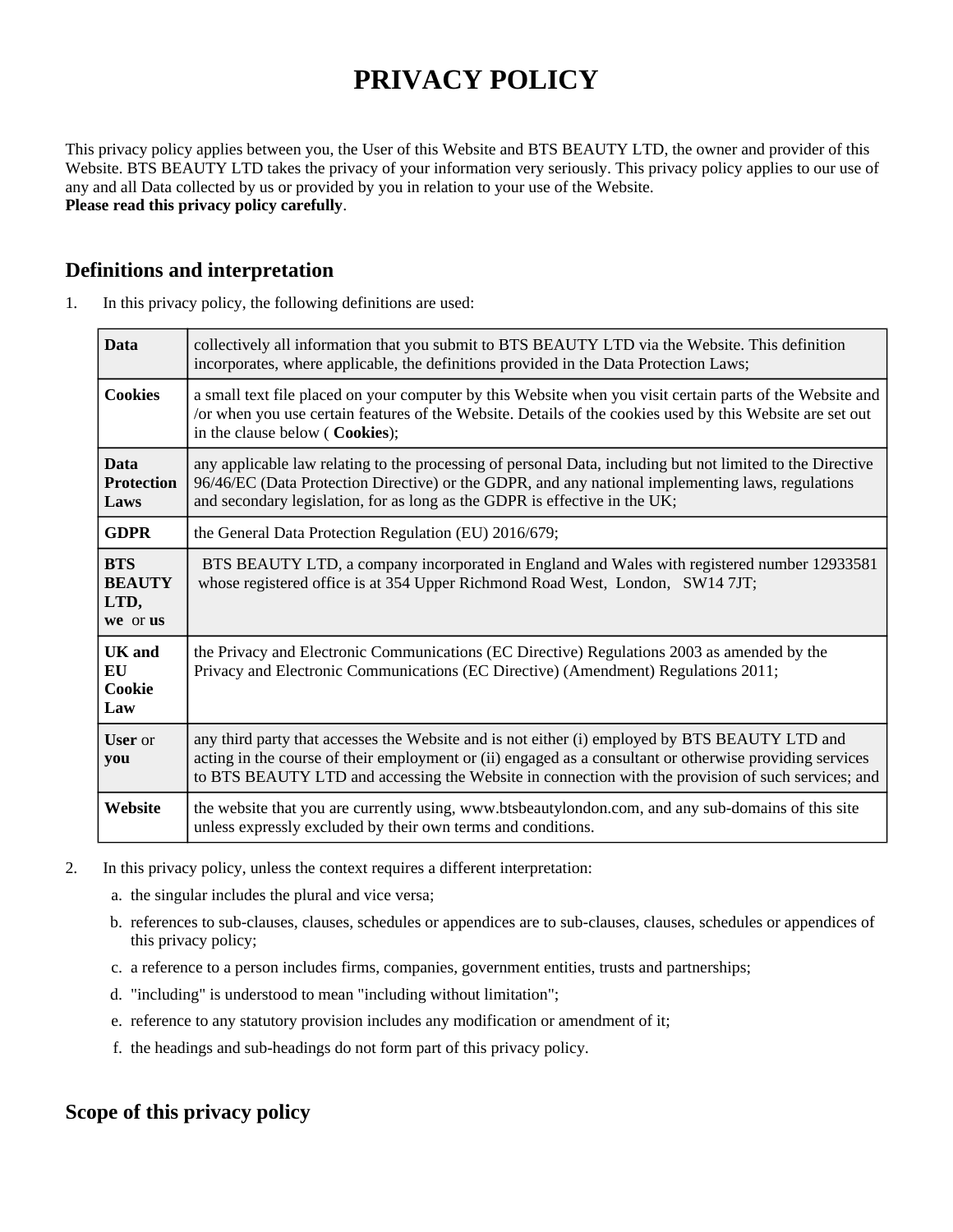- 3. This privacy policy applies only to the actions of BTS BEAUTY LTD and Users with respect to this Website. It does not extend to any websites that can be accessed from this Website including, but not limited to, any links we may provide to social media websites.
- 4. For purposes of the applicable Data Protection Laws, BTS BEAUTY LTD is the "data controller". This means that BTS BEAUTY LTD determines the purposes for which, and the manner in which, your Data is processed.

## **Data collected**

- 5. We may collect the following Data, which includes personal Data, from you:
	- a. name;
	- b. date of birth;
	- c. gender;
	- d. contact Information such as email addresses and telephone numbers;
	- e. financial information such as credit / debit card numbers;

in each case, in accordance with this privacy policy.

#### **How we collect Data**

- 6. We collect Data in the following ways:
	- a. data is given to us by you ; and
	- b. data is collected automatically.

## **Data that is given to us by you**

- 7. BTS BEAUTY LTD will collect your Data in a number of ways, for example:
	- a. when you contact us through the Website, by telephone, post, e-mail or through any other means;
	- b. when you register with us and set up an account to receive our products/services;
	- c. when you complete surveys that we use for research purposes (although you are not obliged to respond to them);
	- d. when you enter a competition or promotion through a social media channel;
	- e. when you make payments to us, through this Website or otherwise;
	- f. when you elect to receive marketing communications from us;
	- g. when you use our services;

in each case, in accordance with this privacy policy.

#### **Data that is collected automatically**

- 8. To the extent that you access the Website, we will collect your Data automatically, for example:
	- a. we automatically collect some information about your visit to the Website. This information helps us to make improvements to Website content and navigation, and includes your IP address, the date, times and frequency with which you access the Website and the way you use and interact with its content.
	- b. we will collect your Data automatically via cookies, in line with the cookie settings on your browser. For more information about cookies, and how we use them on the Website, see the section below, headed "Cookies".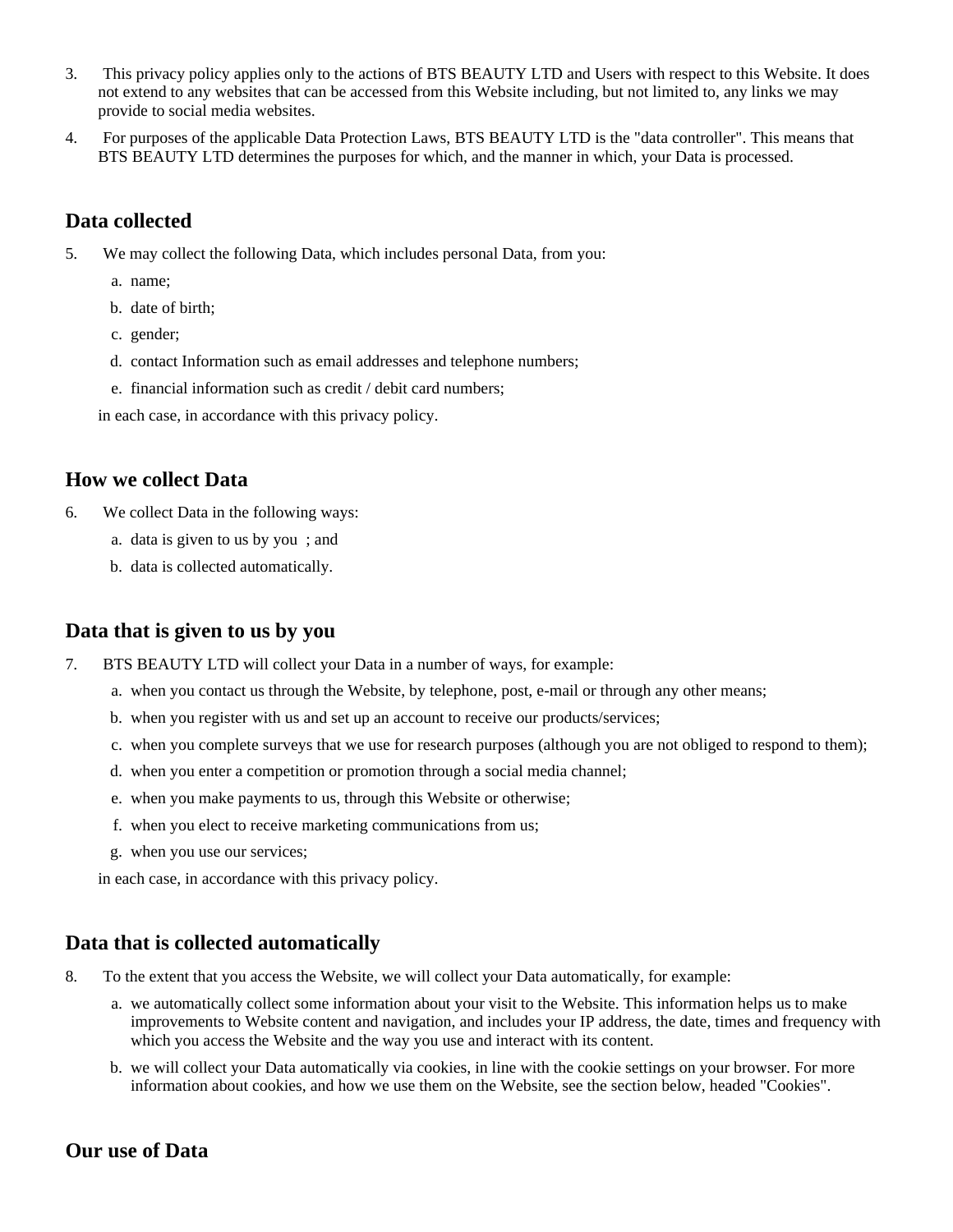- 9. Any or all of the above Data may be required by us from time to time in order to provide you with the best possible service and experience when using our Website. Specifically, Data may be used by us for the following reasons:
	- a. internal record keeping;
	- b. improvement of our products / services;
	- c. transmission by email of marketing materials that may be of interest to you;
	- d. contact for market research purposes which may be done using email, telephone, fax or mail. Such information may be used to customise or update the Website;

in each case, in accordance with this privacy policy.

- 10. We may use your Data for the above purposes if we deem it necessary to do so for our legitimate interests. If you are not satisfied with this, you have the right to object in certain circumstances (see the section headed "Your rights" below).
- 11. For the delivery of direct marketing to you via e-mail, we'll need your consent, whether via an opt-in or soft-opt-in:
	- a. soft opt-in consent is a specific type of consent which applies when you have previously engaged with us (for example, you contact us to ask us for more details about a particular product/service, and we are marketing similar products/services). Under "soft opt-in" consent, we will take your consent as given unless you opt-out.
	- b. for other types of e-marketing, we are required to obtain your explicit consent; that is, you need to take positive and affirmative action when consenting by, for example, checking a tick box that we'll provide.
	- c. if you are not satisfied about our approach to marketing, you have the right to withdraw consent at any time. To find out how to withdraw your consent, see the section headed "Your rights" below.
- 12. When you register with us and set up an account to receive our services, the legal basis for this processing is the performance of a contract between you and us and/or taking steps, at your request, to enter into such a contract.

#### **Who we share Data with**

- 13. We may share your Data with the following groups of people for the following reasons:
	- a. our employees, agents and/or professional advisors to obtain advice from professional advisers;

in each case, in accordance with this privacy policy.

## **Keeping Data secure**

- 14. We will use technical and organisational measures to safeguard your Data, for example:
	- a. access to your account is controlled by a password and a user name that is unique to you.
	- b. we store your Data on secure servers.
	- c. payment details are encrypted using SSL technology (typically you will see a lock icon or green address bar (or both) in your browser when we use this technology.
- 15. We are certified to PCI DSS. This family of standards helps us manage your Data and keep it secure.
- 16. Technical and organisational measures include measures to deal with any suspected data breach. If you suspect any misuse or loss or unauthorised access to your Data, please let us know immediately by contacting us via this e-mail address: info@btsbeautylondon.com.
- 17. If you want detailed information from Get Safe Online on how to protect your information and your computers and devices against fraud, identity theft, viruses and many other online problems, please visit www.getsafeonline.org. Get Safe Online is supported by HM Government and leading businesses.

## **Data retention**

18. Unless a longer retention period is required or permitted by law, we will only hold your Data on our systems for the period necessary to fulfil the purposes outlined in this privacy policy or until you request that the Data be deleted.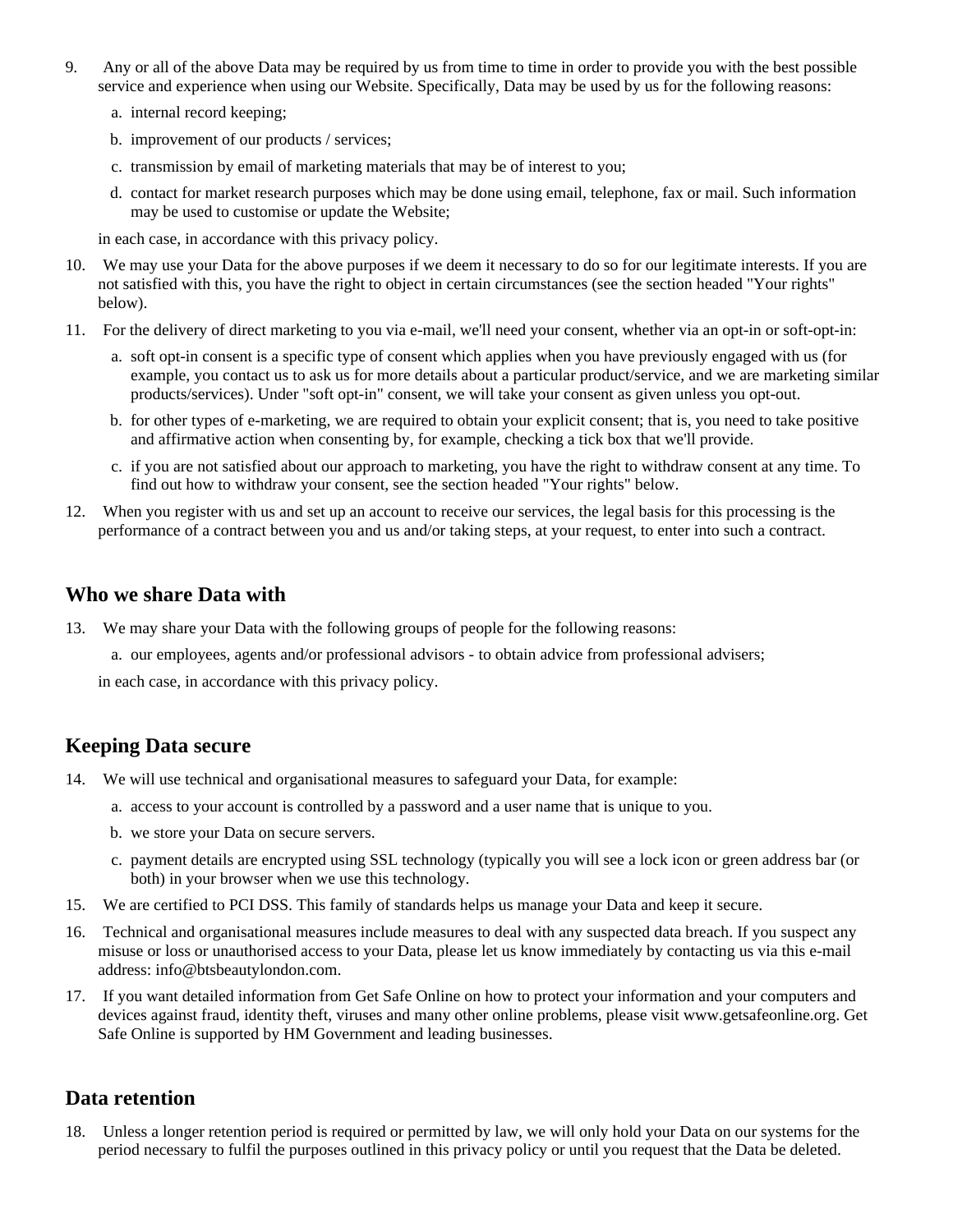19. Even if we delete your Data, it may persist on backup or archival media for legal, tax or regulatory purposes.

# **Your rights**

- 20. You have the following rights in relation to your Data:
	- a. **Right to access** the right to request (i) copies of the information we hold about you at any time, or (ii) that we modify, update or delete such information. If we provide you with access to the information we hold about you, we will not charge you for this, unless your request is "manifestly unfounded or excessive." Where we are legally permitted to do so, we may refuse your request. If we refuse your request, we will tell you the reasons why.
	- b. **Right to correct** the right to have your Data rectified if it is inaccurate or incomplete.
	- c. **Right to erase** the right to request that we delete or remove your Data from our systems.
	- d. **Right to restrict our use of your Data** the right to "block" us from using your Data or limit the way in which we can use it.
	- e. **Right to data portability** the right to request that we move, copy or transfer your Data.
	- f. **Right to object** the right to object to our use of your Data including where we use it for our legitimate interests.
- 21. To make enquiries, exercise any of your rights set out above, or withdraw your consent to the processing of your Data (where consent is our legal basis for processing your Data), please contact us via this e-mail address: info@btsbeautylondon.com.
- 22. If you are not satisfied with the way a complaint you make in relation to your Data is handled by us, you may be able to refer your complaint to the relevant data protection authority. For the UK, this is the Information Commissioner's Office (ICO). The ICO's contact details can be found on their website at https://ico.org.uk/.
- 23. It is important that the Data we hold about you is accurate and current. Please keep us informed if your Data changes during the period for which we hold it.

## **Links to other websites**

24. This Website may, from time to time, provide links to other websites. We have no control over such websites and are not responsible for the content of these websites. This privacy policy does not extend to your use of such websites. You are advised to read the privacy policy or statement of other websites prior to using them.

## **Changes of business ownership and control**

- 25. BTS BEAUTY LTD may, from time to time, expand or reduce our business and this may involve the sale and/or the transfer of control of all or part of BTS BEAUTY LTD. Data provided by Users will, where it is relevant to any part of our business so transferred, be transferred along with that part and the new owner or newly controlling party will, under the terms of this privacy policy, be permitted to use the Data for the purposes for which it was originally supplied to us.
- 26. We may also disclose Data to a prospective purchaser of our business or any part of it.
- 27. In the above instances, we will take steps with the aim of ensuring your privacy is protected.

## **Cookies**

- 28. This Website may place and access certain Cookies on your computer. BTS BEAUTY LTD uses Cookies to improve your experience of using the Website and to improve our range of products and services. BTS BEAUTY LTD has carefully chosen these Cookies and has taken steps to ensure that your privacy is protected and respected at all times.
- 29. All Cookies used by this Website are used in accordance with current UK and EU Cookie Law.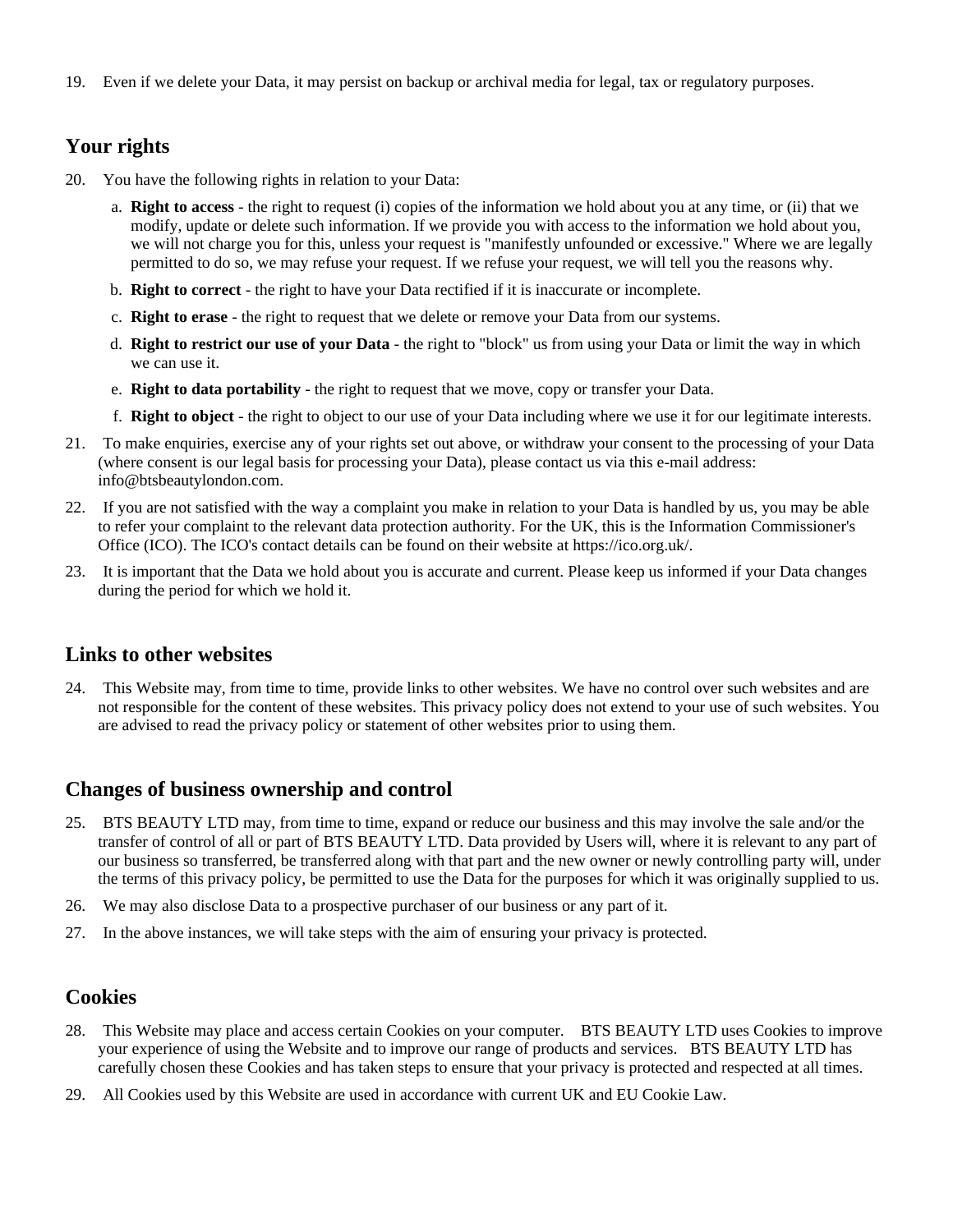- 30. Before the Website places Cookies on your computer, you will be presented with a message bar requesting your consent to set those Cookies. By giving your consent to the placing of Cookies, you are enabling BTS BEAUTY LTD to provide a better experience and service to you. You may, if you wish, deny consent to the placing of Cookies; however certain features of the Website may not function fully or as intended.
- 31. This Website may place the following Cookies:

| <b>Type of Cookie</b>      | <b>Purpose</b>                                                                                                                                                                                                                 |
|----------------------------|--------------------------------------------------------------------------------------------------------------------------------------------------------------------------------------------------------------------------------|
| Strictly necessary cookies | These are cookies that are required for the operation of our website. They<br>include, for example, cookies that enable you to log into secure areas of our<br>website, use a shopping cart or make use of e-billing services. |

- 32. You can find a list of Cookies that we use in the Cookies Schedule.
- 33. You can choose to enable or disable Cookies in your internet browser. By default, most internet browsers accept Cookies but this can be changed. For further details, please consult the help menu in your internet browser.
- 34. You can choose to delete Cookies at any time; however you may lose any information that enables you to access the Website more quickly and efficiently including, but not limited to, personalisation settings.
- 35. It is recommended that you ensure that your internet browser is up-to-date and that you consult the help and guidance provided by the developer of your internet browser if you are unsure about adjusting your privacy settings.
- 36. For more information generally on cookies, including how to disable them, please refer to aboutcookies.org. You will also find details on how to delete cookies from your computer.

# **General**

- 37. You may not transfer any of your rights under this privacy policy to any other person. We may transfer our rights under this privacy policy where we reasonably believe your rights will not be affected.
- 38. If any court or competent authority finds that any provision of this privacy policy (or part of any provision) is invalid, illegal or unenforceable, that provision or part-provision will, to the extent required, be deemed to be deleted, and the validity and enforceability of the other provisions of this privacy policy will not be affected.
- 39. Unless otherwise agreed, no delay, act or omission by a party in exercising any right or remedy will be deemed a waiver of that, or any other, right or remedy.
- 40. This Agreement will be governed by and interpreted according to the law of England and Wales. All disputes arising under the Agreement will be subject to the exclusive jurisdiction of the English and Welsh courts.

# **Changes to this privacy policy**

41. BTS BEAUTY LTD reserves the right to change this privacy policy as we may deem necessary from time to time or as may be required by law. Any changes will be immediately posted on the Website and you are deemed to have accepted the terms of the privacy policy on your first use of the Website following the alterations.

You may contact BTS BEAUTY LTD by email at info@btsbeautylondon.com.

# **Attribution**

42. This privacy policy was created using a document from [Rocket Lawyer](https://www.rocketlawyer.com/gb/en/) (https://www.rocketlawyer.com/gb/en). **17 December 2020**